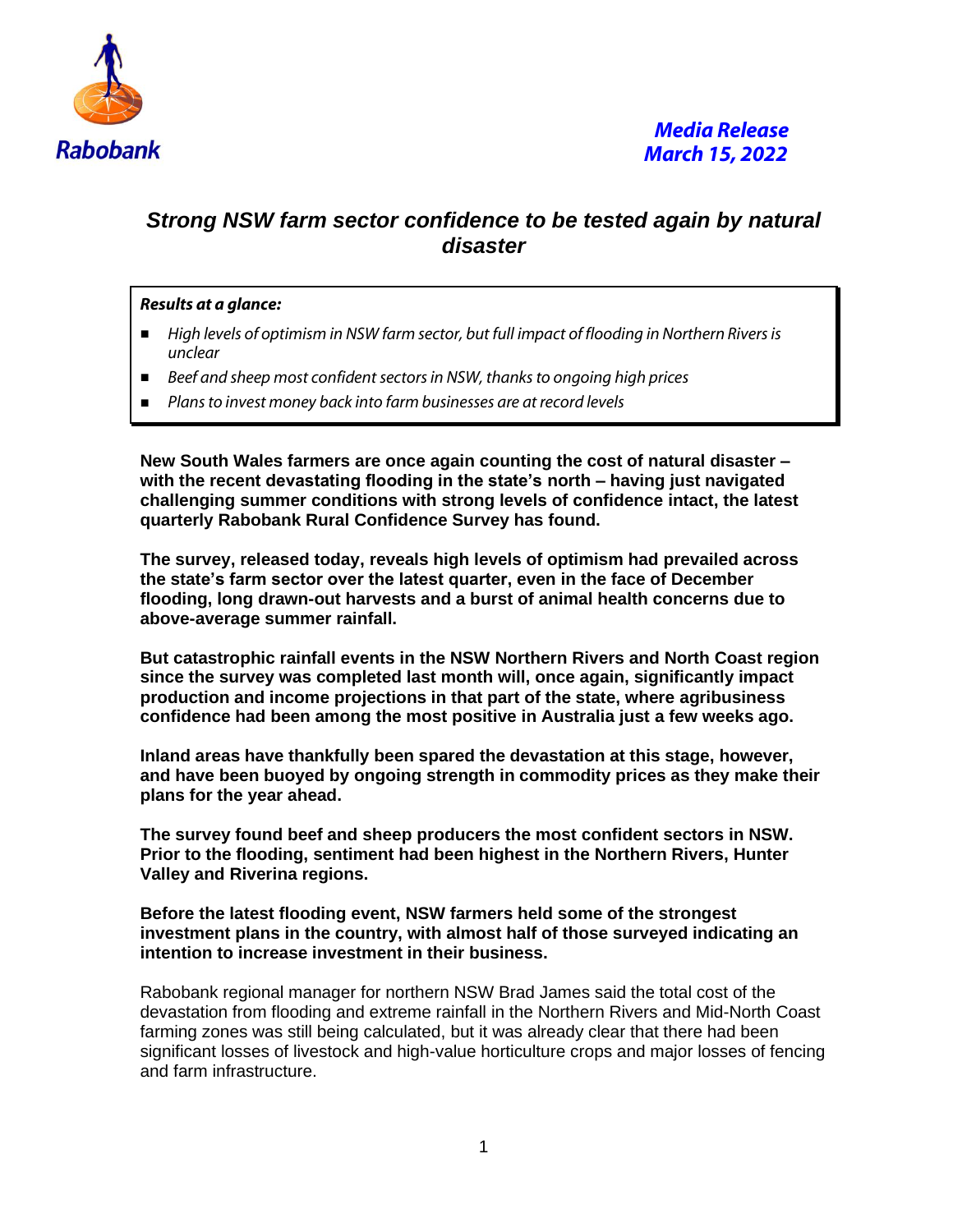

He said agricultural freight and logistics networks had also been significantly affected and would remain impacted for some months and emphasised the fact that recovery from this type of event would be 'multi-seasonal'.

"The flooding, storms and inundation across the Northern Regions and Mid-North Coast have resulted in one of the most catastrophic natural disasters farmers have ever experienced in those areas," he said.

"This will have major ramifications for production and the livelihoods of many of the northeast region's farmers, who had previously been some of the most confident in the country."

Mr James said elsewhere in the state, farm confidence had remained strong, even in light of flooding of grain crops in some parts of the NSW North West and Central West cropping zones late last year, while lengthy harvesting delays due to wet weather had also been a challenging factor for farmers in the state's South West and Riverina.

"Fortunately, grain prices have been very strong, even for feed-quality or downgraded grain, and yields were exceptional in many areas, which has helped maintain income levels in the grains sector," he said.

Mr James said livestock producers, across the areas unaffected by recent flooding, were also very upbeat in the approach to winter with good seasonal conditions and continued market strength fuelling optimism.

Summer croppers and cotton producers were particularly upbeat. Mr James said water storages were in great shape and yields in sorghum and cotton were looking promising, although producers were eager for some warm, dry weather to help finish crops in the approach to harvest.

Across the state, this quarter's survey had found 38 per cent of NSW farmers were expecting improved agribusiness conditions in the year ahead while 47 per cent of those surveyed were forecasting last year's strong business conditions to continue. The number expecting a deterioration was 11 per cent. These figures were largely unchanged from the previous quarter.

While good seasonal conditions were the main driver of sentiment among farmers in 2021, it's the strength in commodity prices that has been the clear influencing factor on confidence so far this year both in NSW and nationally, cited by more than 80 per cent of those farmers with an optimistic outlook.

For those forecasting conditions will worsen over the year ahead, rising input costs were the biggest concern.

"Farmers have been closely monitoring supply and pricing for major inputs, such as diesel and fertiliser, and are concerned about the fallout for agriculture from the recent invasion of Ukraine, and what any protracted conflict there will mean for the sector," he said.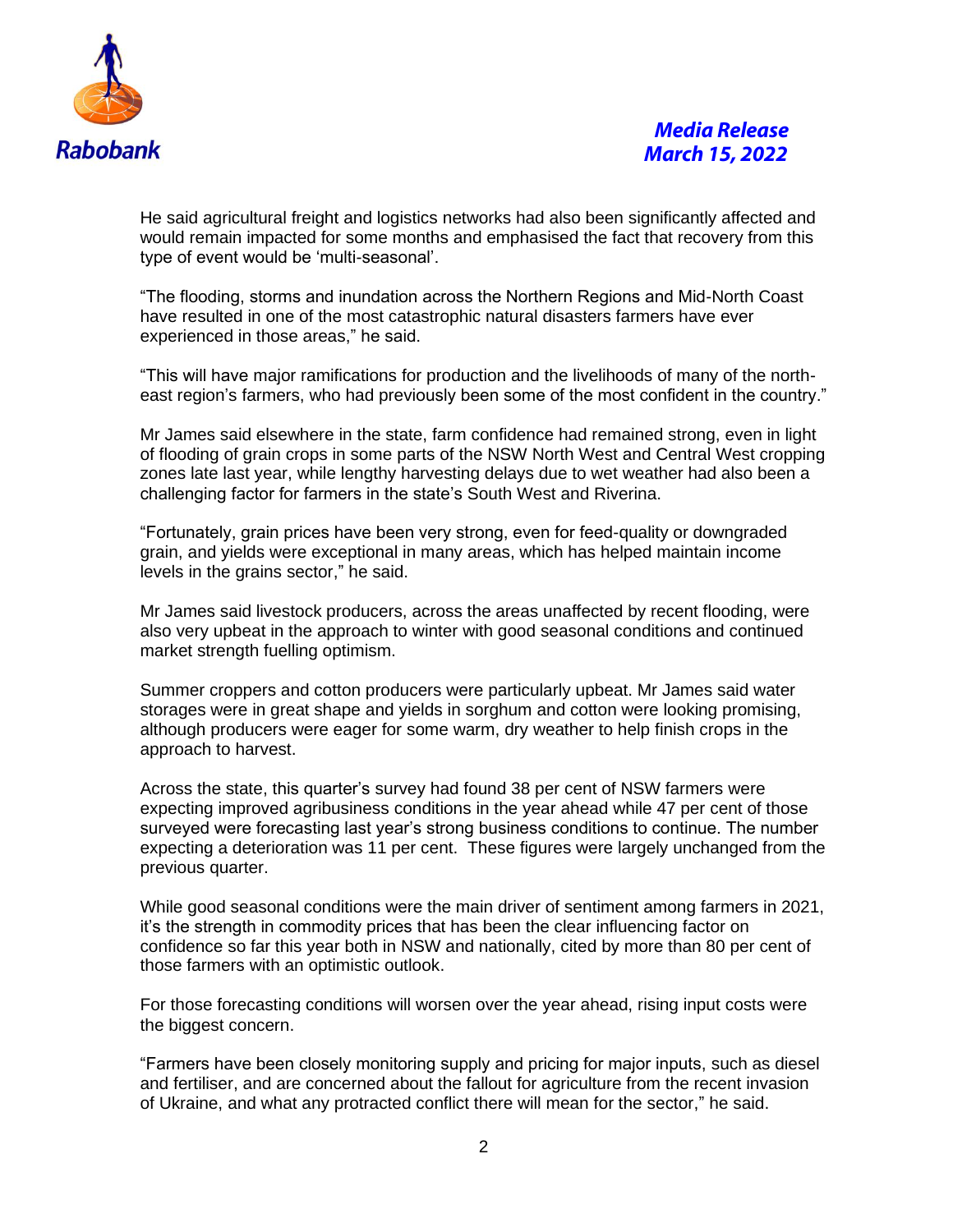

According to the survey, sheep producers were the standout sector in terms of confidence levels in NSW. Mr James said summer conditions had been quite challenging for many sheep producers, however there was still incredible optimism throughout the sector thanks to ongoing demand for lamb.

He said the fine wool market had managed to navigate its way through the Covid pandemic fairly well, with recent pricing returning to solid levels which has restored confidence.

While income projections will undoubtedly change in flood-affected areas, the survey results reveal farmers in NSW had been forecasting another strong year financially – 50 per cent of those surveyed expected their gross farm incomes were likely to increase on the past year, while 39 per cent expect a similar return to last year.

Mr James said there had been a solid financial recovery following the drought, and anticipation of another good year in most regions bodes well for long-term investment plans.

"This is really positive for the long-term financial resilience of the sector," he said. "Farmers have been using good cash returns from the past two years to consolidate debt, reinvest in their farms and prepare themselves practically and financially for the next drought.

"They are making the most of the current financial opportunities and reinvesting in their own businesses or expanding their productive capacity."

The survey found just under half of those farmers surveyed in NSW intend to increase investment in their farm business during 2022 – among the strongest investment intention in the country. Sheep producers, as a sector, recorded the highest appetite for investment.

More than 80 per cent of investment is earmarked for on-farm works such as new fencing, silos, new or upgraded yards and other infrastructure.

Adopting new technology was now a major focus for the state's producers, with 53 per cent of those surveyed identifying it as a priority this year. New plant and machinery is still a high investment priority this year, despite concern about rising costs and shipping delays.

The survey found property purchases to expand farming businesses were a goal for 20 per cent of those NSW farmers looking to increase investment this year, but with prices continuing to eclipse expectations and availability slim, some farmers were also looking to off-farm investment opportunities in the short term.

A comprehensive monitor of outlook and sentiment in Australian rural industries, the Rabobank Rural Confidence Survey questions an average of 1000 primary producers across a wide range of commodities and geographical areas throughout Australia on a quarterly basis.